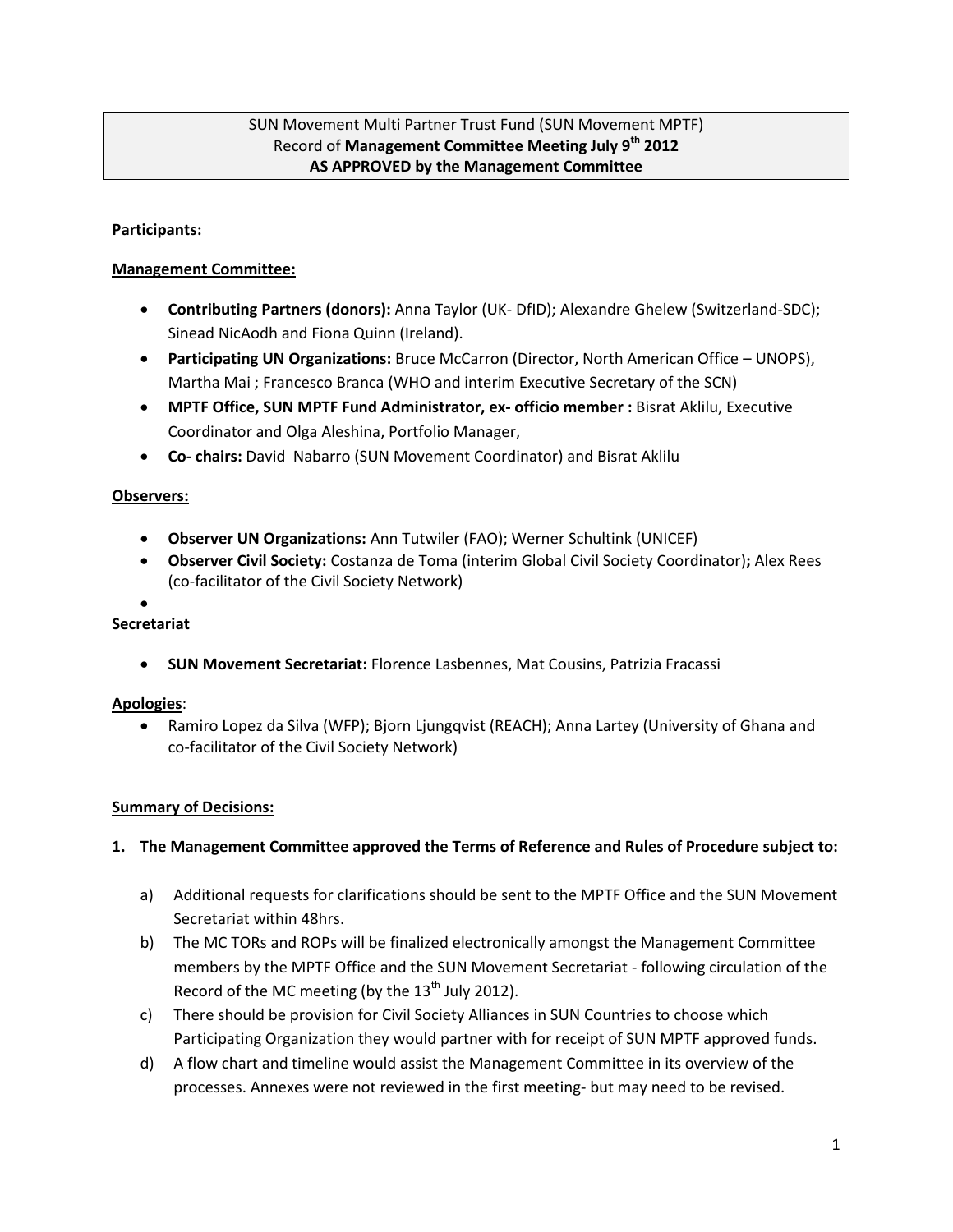# **2. Membership of the Management Committee:**

- **a) The Management Committee should have additional linkages with the Lead Group:** It was agreed that the SUN Movement Lead Group Chair or his representative would be invited to participate in the Management Committee meetings .
- **b) The MPTF would be strengthened with the participation of more UN organizations:** The Chair of the Management Committee will encourage more UN Organizations to join the SUN MPTF within the next three weeks. In addition to WFP and FAO (and REACH), UNDP will be asked to join.

## **3. Contributions to the SUN MPTF from private donors and foundations:**

- **a)** Prior to receipt of contributions from private sector entities, the MPTF Office will conduct due standard diligence of their status in accordance with Article 3.4 of the SUN MPTF Terms of Reference based on the UN Global Compact's ten principles in the areas of human rights, labour, the environment and anti-corruption that enjoy universal consensus and are derived from:
	- [The Universal Declaration of Human Rights](http://www.un.org/Overview/rights.html)
	- [The International Labour Organization's Declaration on Fundamental Principles and Rights at](http://www.ilo.org/public/english/standards/decl/declaration/text/)  [Work](http://www.ilo.org/public/english/standards/decl/declaration/text/)
	- [The Rio Declaration on Environment and Development](http://www.un.org/esa/sustdev/agenda21.htm)
	- [The United Nations Convention Against Corruption](http://www.unodc.org/unodc/en/treaties/CAC/index.html)
- **b)** The MPTF Office will advise the Management Committee members of private sector entities that express interest to make contributions to the SUN MPTF so that they can share with the Management Committee their own possible due diligence findings if available.

# **4. Setting a Reserve for the Fund and a Cap on Allocations:**

- **a)** The MPTF Office advised that out of the \$8.3 million committed funds, about US\$ 4.7 million is available for allocation in 2012. Additional deposits of around US\$ 1.8 million per year will be received in 2013 and 2014 from DFID's current commitments.
- **b)** The MPTF should maintain a reserve fund of  $$2.5m$  to  $$3m$  to enable the funding of new proposals that may be submitted by civil society alliances in other SUN countries.
- **c)** The Management Committee will cap allocations at an average of \$400,000, with flexibility for the Chair of the SUN MPTF to make adjustments on a case by case basis for the first round of allocations, since Civil Society Alliances were not advised of the cap when preparing proposals.
- **d)** The current process will be reviewed after 1 year against the demand from (i) submissions from other Civil Society Alliances in SUN countries and (ii) availability of additional funds.